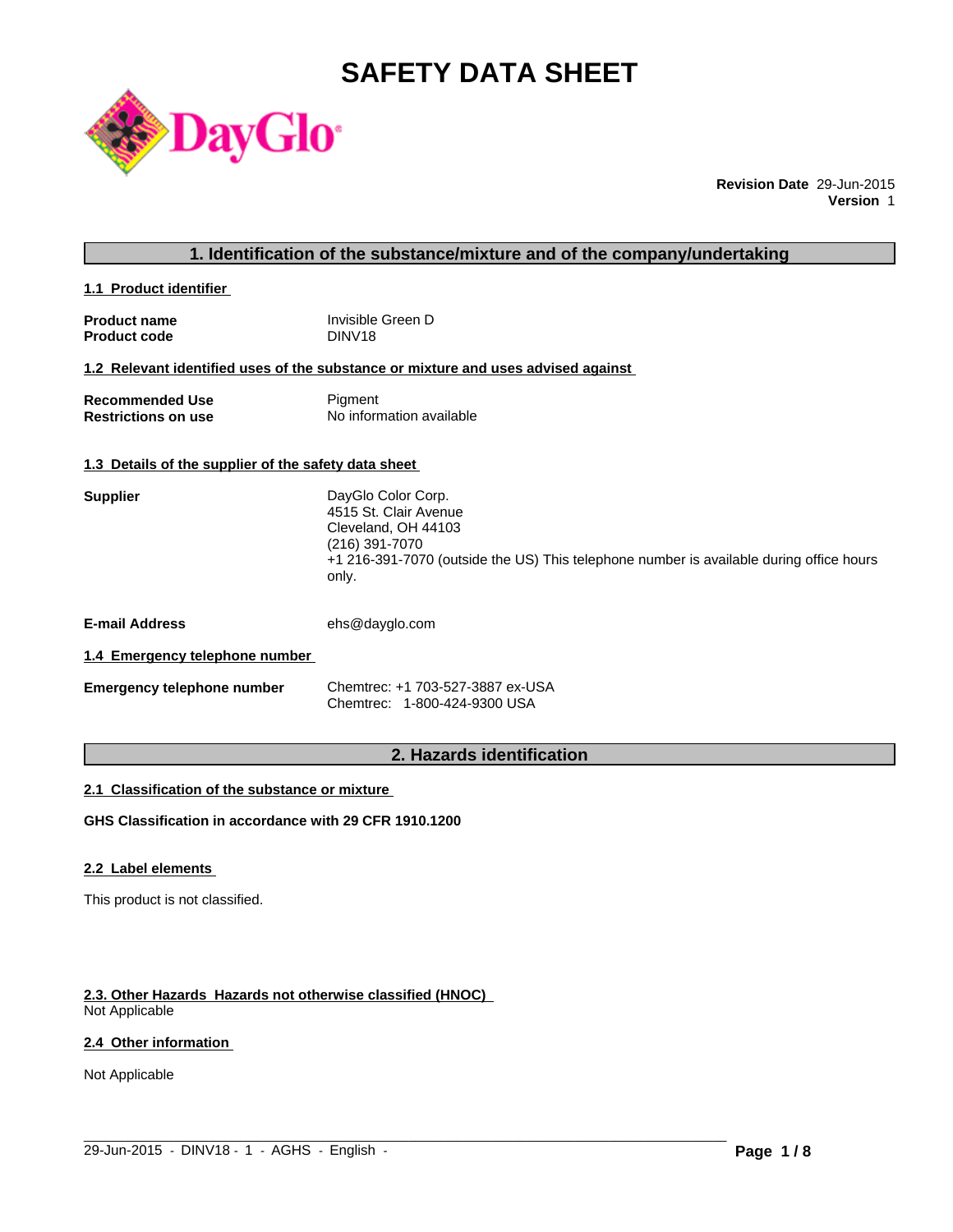**Unknown Acute Toxicity** 100% of the mixture consists of ingredient(s) of unknown toxicity

# **3. Composition/Information on Ingredients**

#### **Substance Mixture**

This material is not considered hazardous by the OSHA Hazard Communication Standard (29 CFR 1910.1200).

The exact percentage (concentration) of composition has been withheld as a trade secret.

|                                                                    | 4. First aid measures                                                                                                                                                                                                   |
|--------------------------------------------------------------------|-------------------------------------------------------------------------------------------------------------------------------------------------------------------------------------------------------------------------|
| 4.1 Description of first-aid measures                              |                                                                                                                                                                                                                         |
| <b>General advice</b>                                              | No information available.                                                                                                                                                                                               |
| Eye contact                                                        | Immediately flush with plenty of water. After initial flushing, remove any contact lenses and<br>continue flushing for at least 15 minutes. Keep eye wide open while rinsing. If symptoms<br>persist, call a physician. |
| <b>Skin contact</b>                                                | Immediate medical attention is not required. Wash off with soap and water.                                                                                                                                              |
| <b>Inhalation</b>                                                  | Immediate medical attention is not required. Move to fresh air.                                                                                                                                                         |
| Ingestion                                                          | Do NOT induce vomiting. Drink plenty of water. Consult a physician.                                                                                                                                                     |
|                                                                    | 4.2 Most important symptoms and effects, both acute and delayed                                                                                                                                                         |
| <b>Symptoms</b>                                                    | See Section 2.2, Label Elements and/or Section 11, Toxicological effects.                                                                                                                                               |
|                                                                    | 4.3 Indication of any immediate medical attention and special treatment needed                                                                                                                                          |
| Notes to physician                                                 | Treat symptomatically.                                                                                                                                                                                                  |
|                                                                    | 5. Fire-Fighting Measures                                                                                                                                                                                               |
| 5.1 Extinguishing media                                            |                                                                                                                                                                                                                         |
| Suitable extinguishing media                                       | Use extinguishing measures that are appropriate to local circumstances and the surrounding environment.                                                                                                                 |
| <b>Unsuitable Extinguishing Media</b>                              | None.                                                                                                                                                                                                                   |
|                                                                    | 5.2 Special hazards arising from the substance or mixture                                                                                                                                                               |
| <b>Special Hazard</b><br>None known based on information supplied. |                                                                                                                                                                                                                         |

**Hazardous Combustion Products** Carbon oxides. Nitrogen oxides (NOx).

#### **Explosion Data**

**Sensitivity to Mechanical Impact** None. Fine dust dispersed in air, in sufficient concentrations, and in the presence of an ignition source is a potential dust explosion hazard.

#### **5.3 Advice for firefighters**

As in any fire, wear self-contained breathing apparatus pressure-demand, MSHA/NIOSH (approved or equivalent) and full protective gear.

 $\_$  ,  $\_$  ,  $\_$  ,  $\_$  ,  $\_$  ,  $\_$  ,  $\_$  ,  $\_$  ,  $\_$  ,  $\_$  ,  $\_$  ,  $\_$  ,  $\_$  ,  $\_$  ,  $\_$  ,  $\_$  ,  $\_$  ,  $\_$  ,  $\_$  ,  $\_$  ,  $\_$  ,  $\_$  ,  $\_$  ,  $\_$  ,  $\_$  ,  $\_$  ,  $\_$  ,  $\_$  ,  $\_$  ,  $\_$  ,  $\_$  ,  $\_$  ,  $\_$  ,  $\_$  ,  $\_$  ,  $\_$  ,  $\_$  ,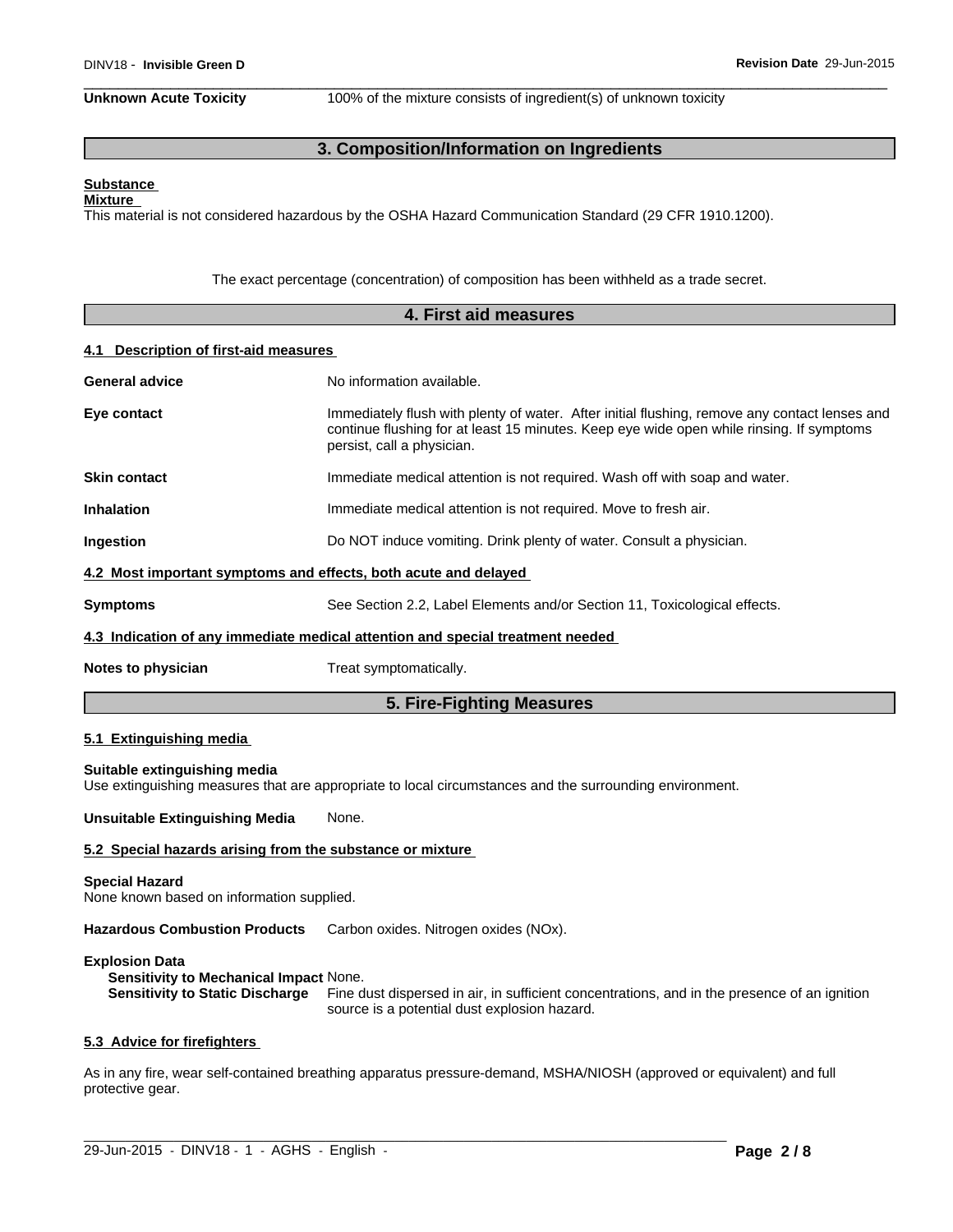# **6. Accidental Release Measures**

# **6.1 Personal precautions, protective equipment and emergency procedures**

Ensure adequate ventilation, especially in confined areas. Use personal protective equipment.

#### **6.2 Environmental precautions**

Dust deposits should not be allowed to accumulate on surfaces as these may form an explosive mixture if they are released into the atmosphere in sufficient concentration. Avoid dispersal of dust in the air (i.e., cleaning dusty surfaces with compressed air). Nonsparking tools should be used. Prevent product from entering drains. See Section 12 for additional Ecological information.

#### **6.3 Methods and materials for containment and cleaning up**

| <b>Methods for Containment</b> | Prevent dust cloud. Cover powder spill with plastic sheet or tarp to minimize spreading.                                                                                                                                                                                                                                                                                                |
|--------------------------------|-----------------------------------------------------------------------------------------------------------------------------------------------------------------------------------------------------------------------------------------------------------------------------------------------------------------------------------------------------------------------------------------|
| Methods for cleaning up        | Avoid dust formation. Take precautionary measures against static discharges. Do not dry<br>sweep dust. Wet dust with water before sweeping or use a vacuum to collect dust. Use<br>personal protective equipment. Take up mechanically and collect in suitable container for<br>disposal. Prevent product from entering drains. Keep in suitable and closed containers for<br>disposal. |

# **7. Handling and storage**

#### **7.1 Precautions for safe handling**

| Advice on safe handling                                          | Avoid dust formation. Take precautionary measures against static discharges. Fine dust<br>dispersed in air may ignite. Wear personal protective equipment. |
|------------------------------------------------------------------|------------------------------------------------------------------------------------------------------------------------------------------------------------|
| <b>Hygiene measures</b>                                          | Handle in accordance with good industrial hygiene and safety practice.                                                                                     |
| 7.2 Conditions for safe storage, including any incompatibilities |                                                                                                                                                            |
| <b>Storage Conditions</b>                                        | Keep tightly closed in a dry and cool place.                                                                                                               |
| <b>Materials to Avoid</b>                                        | No materials to be especially mentioned.                                                                                                                   |
|                                                                  |                                                                                                                                                            |

# **8. Exposure controls/personal protection**

# **8.1 Exposure Guidelines**

#### **8.2 Appropriate engineering controls**

**Engineering Measures** Showers

Eyewash stations Ventilation systems.

### **8.3 Individual protection measures, such as personal protective equipment**

| <b>Eye/Face Protection</b>    | Safety glasses with side-shields.                                                                              |
|-------------------------------|----------------------------------------------------------------------------------------------------------------|
| Skin and body protection      | Wear chemical resistant footwear and clothing such as gloves, an apron or a whole body<br>suit as appropriate. |
| <b>Respiratory protection</b> | . NIOSH/MSHA approved respiratory protection should be worn if exposure is anticipated.                        |
| <b>Hygiene measures</b>       | See section 7 for more information                                                                             |

 $\_$  ,  $\_$  ,  $\_$  ,  $\_$  ,  $\_$  ,  $\_$  ,  $\_$  ,  $\_$  ,  $\_$  ,  $\_$  ,  $\_$  ,  $\_$  ,  $\_$  ,  $\_$  ,  $\_$  ,  $\_$  ,  $\_$  ,  $\_$  ,  $\_$  ,  $\_$  ,  $\_$  ,  $\_$  ,  $\_$  ,  $\_$  ,  $\_$  ,  $\_$  ,  $\_$  ,  $\_$  ,  $\_$  ,  $\_$  ,  $\_$  ,  $\_$  ,  $\_$  ,  $\_$  ,  $\_$  ,  $\_$  ,  $\_$  ,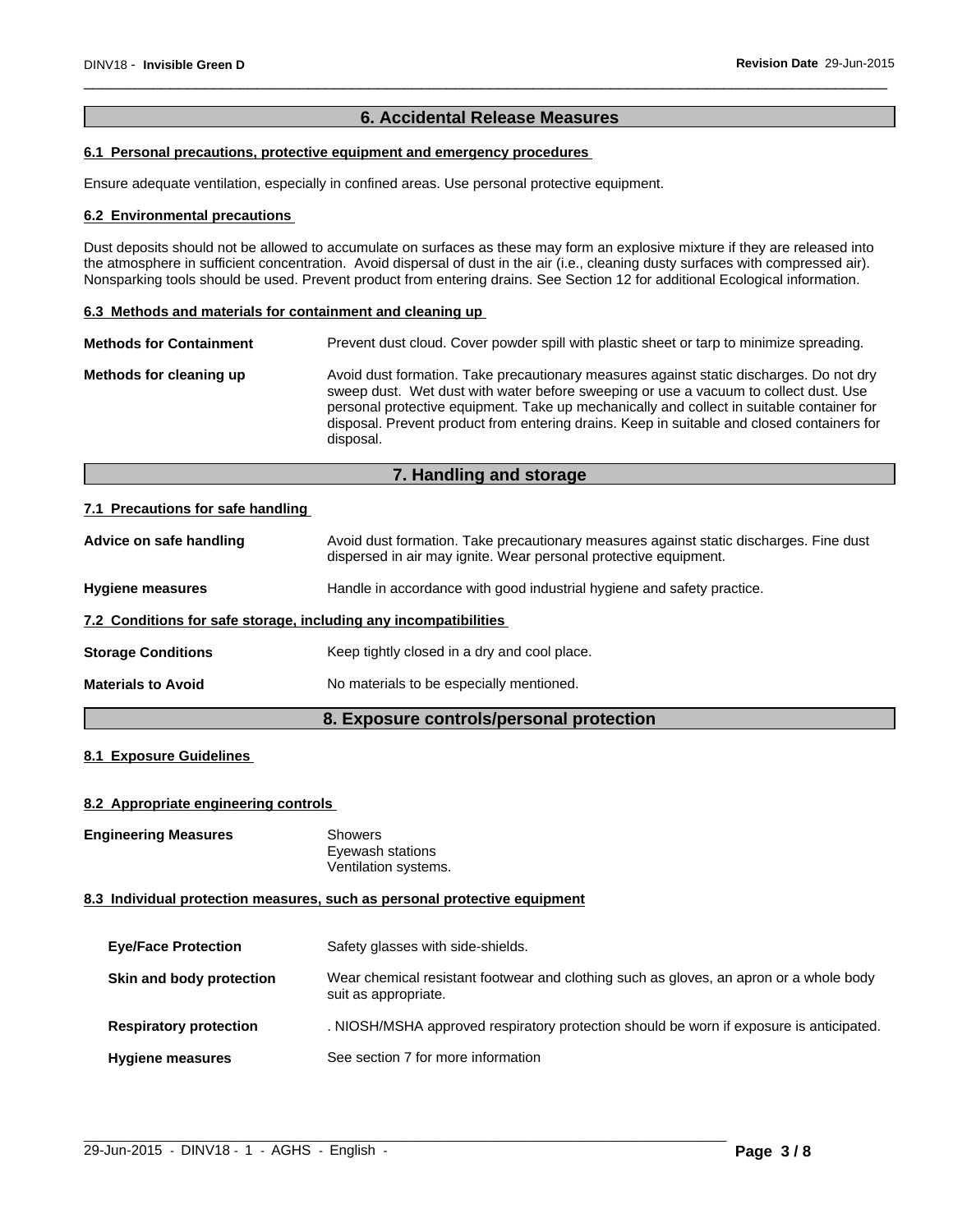# **9. Physical and chemical properties**

### **9.1 Information on basic physical and chemical properties**

| <b>Physical state</b>              | Solid                    |                          |                          |
|------------------------------------|--------------------------|--------------------------|--------------------------|
| Appearance                         | Powder                   | Color                    | Yellow                   |
| Odor                               | Slight                   | <b>Odor Threshold</b>    | No information available |
|                                    |                          |                          |                          |
| <b>Property</b>                    | Values                   | Remarks • Methods        |                          |
| pH                                 | Not Applicable           |                          |                          |
| Melting/freezing point             |                          | No information available |                          |
| Boiling point/boiling range        | Not applicable           | No information available |                          |
| <b>Flash Point</b>                 | Not Applicable           | No information available |                          |
| <b>Evaporation rate</b>            | Not Applicable           | No information available |                          |
| Flammability (solid, gas)          |                          | No information available |                          |
| <b>Flammability Limits in Air</b>  |                          |                          |                          |
| upper flammability limit           |                          | No information available |                          |
| lower flammability limit           |                          | No information available |                          |
| Vapor pressure                     |                          |                          |                          |
| Vapor density                      |                          |                          |                          |
| <b>Specific Gravity</b>            | 1.4                      |                          |                          |
| <b>Water solubility</b>            | Insoluble in water       |                          |                          |
| Solubility in other solvents       |                          | No information available |                          |
| <b>Partition coefficient</b>       |                          | No information available |                          |
| <b>Autoignition temperature</b>    |                          | No information available |                          |
| <b>Decomposition temperature</b>   |                          | No information available |                          |
| <b>Viscosity, kinematic</b>        |                          | No information available |                          |
| Viscosity, dynamic                 |                          | No information available |                          |
| <b>Explosive properties</b>        | No information available |                          |                          |
| <b>Oxidizing Properties</b>        |                          | No information available |                          |
| 9.2 Other information              |                          |                          |                          |
| $Valating$ creatic compounds $NOR$ |                          |                          |                          |

**Volatile organic compounds (VOC)** None **content**

# **10. Stability and Reactivity**

 $\_$  ,  $\_$  ,  $\_$  ,  $\_$  ,  $\_$  ,  $\_$  ,  $\_$  ,  $\_$  ,  $\_$  ,  $\_$  ,  $\_$  ,  $\_$  ,  $\_$  ,  $\_$  ,  $\_$  ,  $\_$  ,  $\_$  ,  $\_$  ,  $\_$  ,  $\_$  ,  $\_$  ,  $\_$  ,  $\_$  ,  $\_$  ,  $\_$  ,  $\_$  ,  $\_$  ,  $\_$  ,  $\_$  ,  $\_$  ,  $\_$  ,  $\_$  ,  $\_$  ,  $\_$  ,  $\_$  ,  $\_$  ,  $\_$  ,

### **10.1 Reactivity**

No data available

#### **10.2 Chemical stability**

**Stable** 

#### **10.3 Possibility of hazardous reactions**

None under normal processing.

#### **10.4 Conditions to Avoid**

Dust formation. Take precautionary measures against static discharges.

### **10.5 Incompatible Materials**

None known based on information supplied.

#### **10.6 Hazardous Decomposition Products**

None known based on information supplied.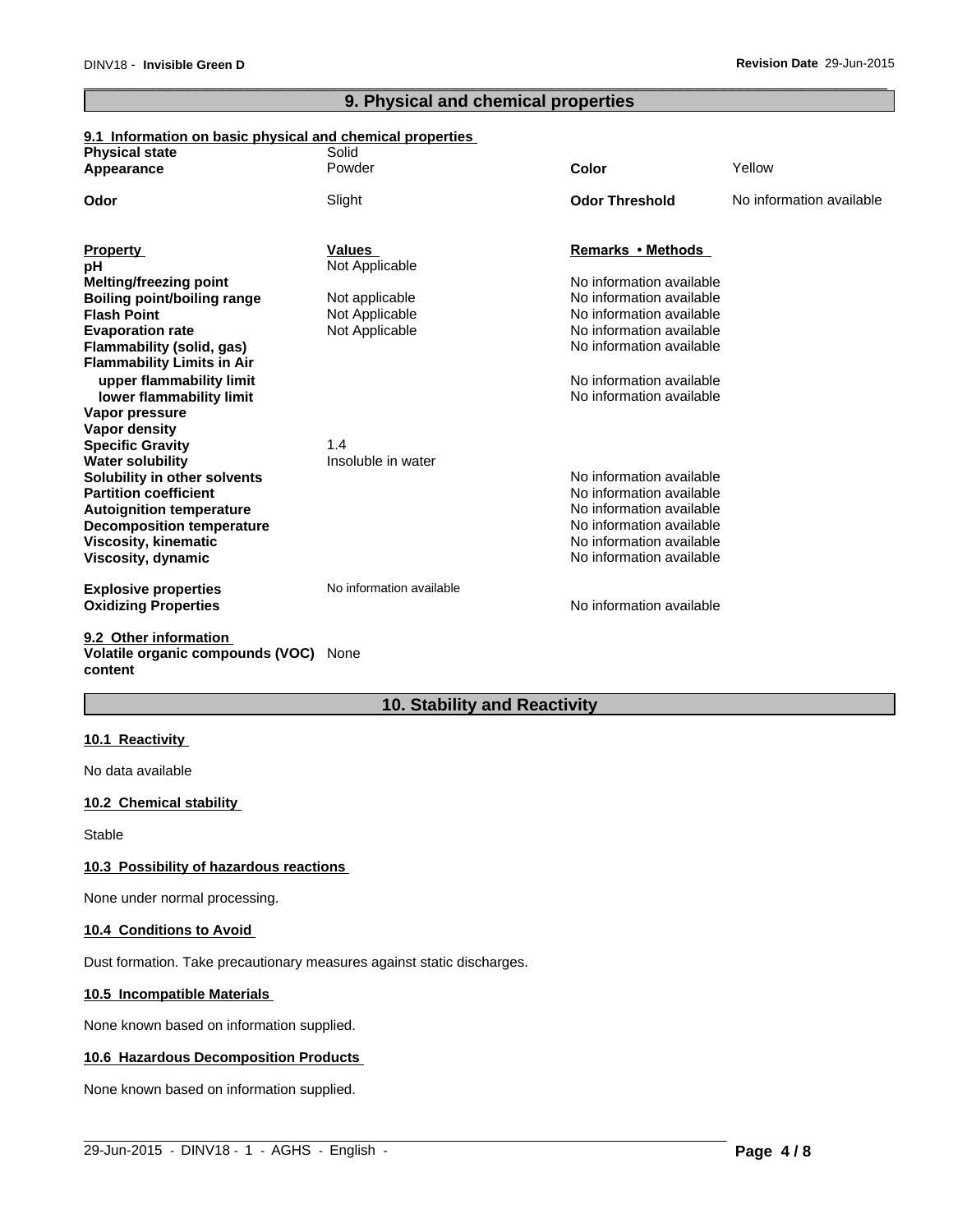# **11. Toxicological information**

### **11.1 Acute toxicity**

#### **Numerical measures of toxicity: Product Information**

| $\overline{\phantom{a}}$<br>--<br>_______ |  |
|-------------------------------------------|--|
| $\Omega$<br>max122                        |  |
|                                           |  |

 $\_$  ,  $\_$  ,  $\_$  ,  $\_$  ,  $\_$  ,  $\_$  ,  $\_$  ,  $\_$  ,  $\_$  ,  $\_$  ,  $\_$  ,  $\_$  ,  $\_$  ,  $\_$  ,  $\_$  ,  $\_$  ,  $\_$  ,  $\_$  ,  $\_$  ,  $\_$  ,  $\_$  ,  $\_$  ,  $\_$  ,  $\_$  ,  $\_$  ,  $\_$  ,  $\_$  ,  $\_$  ,  $\_$  ,  $\_$  ,  $\_$  ,  $\_$  ,  $\_$  ,  $\_$  ,  $\_$  ,  $\_$  ,  $\_$  ,

**Unknown Acute Toxicity** 100% of the mixture consists of ingredient(s) of unknown toxicity

#### **Numerical measures of toxicity: Component Information**

#### **11.2 Information on toxicologicaleffects**

#### **Skin corrosion/irritation**

Product Information • May cause irritation Component Information • No information available

#### **Serious eye damage/eye irritation**

Product Information • May cause eye irritation Component Information • No information available

### **Respiratory or skin sensitization**

Product Information • No information available Component Information • No information available

#### **Germ cell mutagenicity**

Product Information • No information available Component Information • No information available

#### **Carcinogenicity**

Product Information • Contains no ingredient listed as a carcinogen Component Information •

#### **Reproductive toxicity**

Product Information • No information available Component Information • No information available

**STOT - single exposure** No information available

#### **STOT - repeated exposure**

• No known effect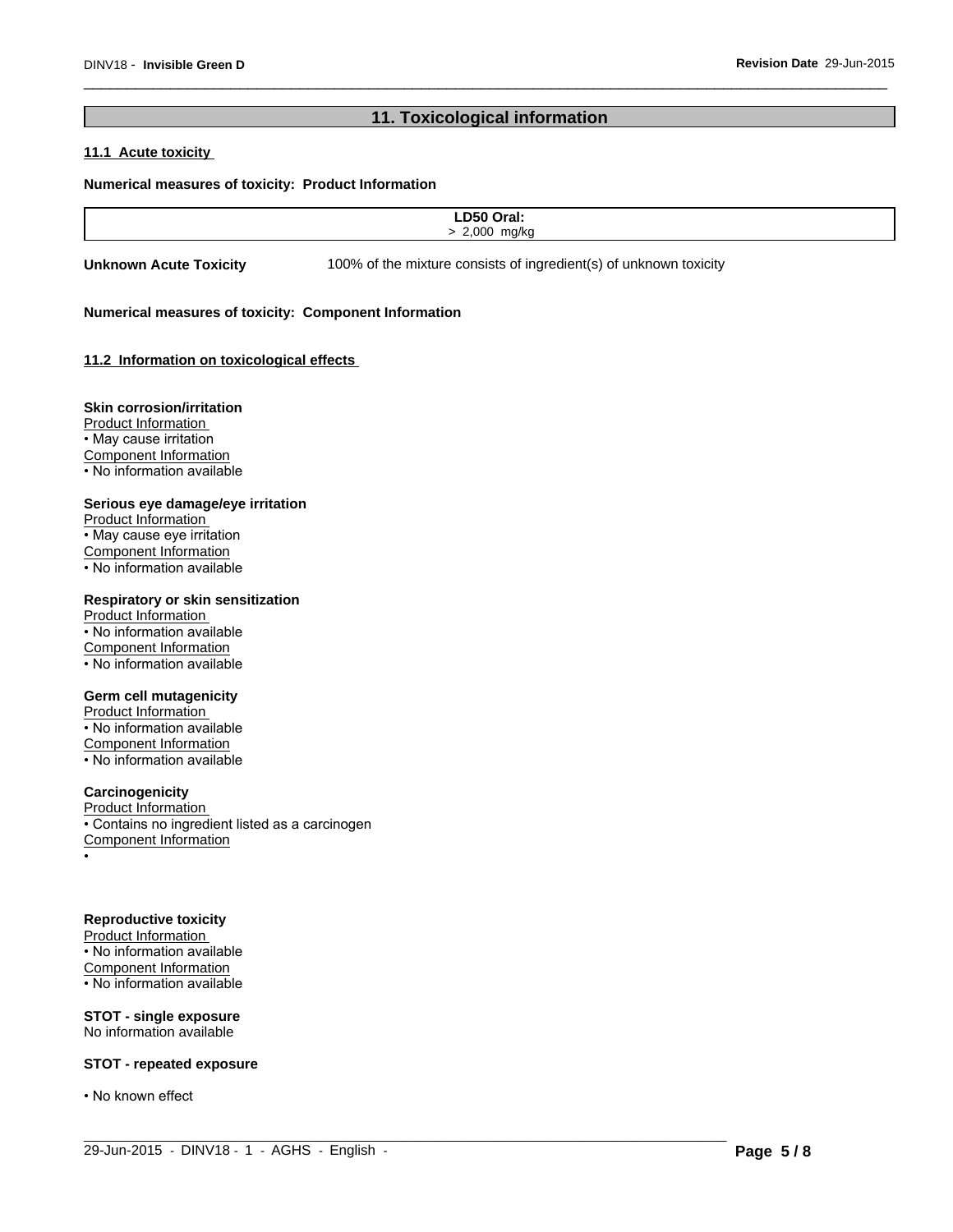#### **Other adverse effects**

Product Information • No information available Component Information • No information available

#### **Aspiration hazard**

Product Information • No information available Component Information • No information available

# **12. Ecological information**

#### **12.1 Toxicity**

**Ecotoxicity No information available** 

100 % of the mixture consists of components(s) of unknown hazards to the aquatic environment

#### **Ecotoxicity effects**

#### **12.2 Persistence and degradability**

No information available.

#### **12.3 Bioaccumulative potential**

Discharge into the environment must be avoided

#### **12.4 Mobility in soil**

No information available.

#### **12.5 Other adverse effects**

No information available

# **13. Disposal Considerations**

#### **13.1 Waste treatment methods**

Dispose of in accordance with federal, state, and local regulations.

# **14. Transport Information**

| DOT         | Not regulated |
|-------------|---------------|
| MEX         | Not regulated |
| <b>IMDG</b> | Not regulated |
| IATA        | Not regulated |

# **15. Regulatory information**

 $\_$  ,  $\_$  ,  $\_$  ,  $\_$  ,  $\_$  ,  $\_$  ,  $\_$  ,  $\_$  ,  $\_$  ,  $\_$  ,  $\_$  ,  $\_$  ,  $\_$  ,  $\_$  ,  $\_$  ,  $\_$  ,  $\_$  ,  $\_$  ,  $\_$  ,  $\_$  ,  $\_$  ,  $\_$  ,  $\_$  ,  $\_$  ,  $\_$  ,  $\_$  ,  $\_$  ,  $\_$  ,  $\_$  ,  $\_$  ,  $\_$  ,  $\_$  ,  $\_$  ,  $\_$  ,  $\_$  ,  $\_$  ,  $\_$  ,

**15.1 International Inventories**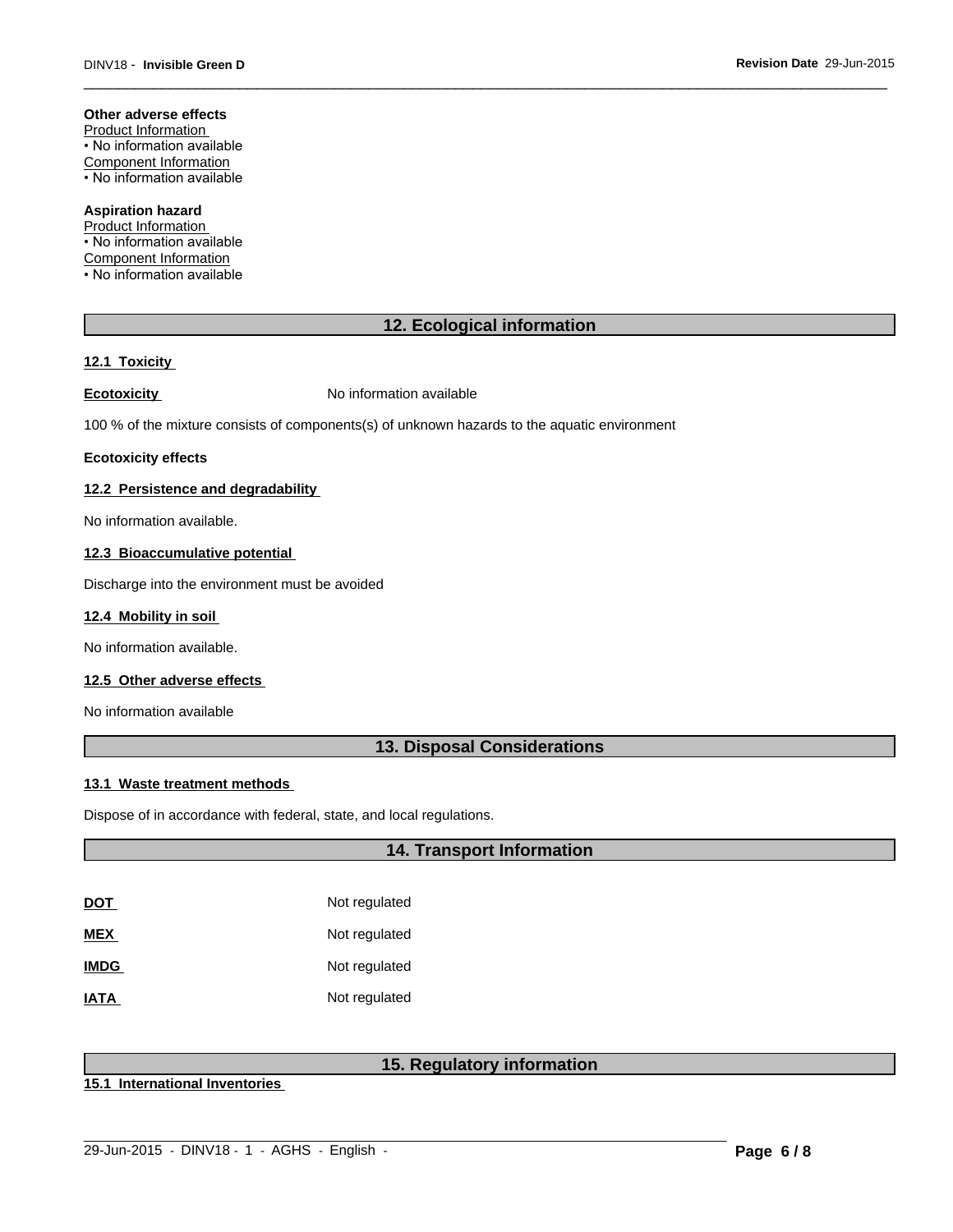| <b>TSCA</b>          | Complies                 |  |
|----------------------|--------------------------|--|
| <b>DSL</b>           |                          |  |
| <b>EINECS/ELINCS</b> | Complies                 |  |
| <b>ENCS</b>          | $\overline{\phantom{0}}$ |  |
| <b>IECSC</b>         | ۰                        |  |
| <b>KECL</b>          | -                        |  |
| <b>PICCS</b>         | ۰                        |  |
| <b>AICS</b>          | -                        |  |
| <b>NZIOC</b>         | -                        |  |
|                      |                          |  |

 **TSCA** - United States Toxic Substances Control Act Section 8(b) Inventory

 **DSL** - Canadian Domestic Substances List

 **EINECS/ELINCS** - European Inventory of Existing Chemical Substances/European List of Notified Chemical Substances

 **PICCS** - Philippines Inventory of Chemicals and Chemical Substances

 **ENCS** - Japan Existing and New Chemical Substances

 **IECSC** - China Inventory of Existing Chemical Substances

 **KECL** - Korean Existing and Evaluated Chemical Substances

 **PICCS** - Philippines Inventory of Chemicals and Chemical Substances

 **AICS** - Australian Inventory of Chemical Substances

 **NZIoC** - New Zealand Inventory of Chemicals

### **15.2 U.S. Federal Regulations**

#### **SARA 313**

Section 313 of Title III of the Superfund Amendments and Reauthorization Act of 1986 (SARA). This product does not contain any chemicals which are subject to the reporting requirements of the Act and Title 40 of the Code of Federal Regulations, Part 372

#### **15.3 Pesticide Information**

Not applicable

#### **15.4 U.S. State Regulations**

#### **California Proposition 65**

This product does not contain any Proposition 65 chemicals

| <b>NFPA</b><br><b>Flammability -</b><br><b>Health Hazard -</b> | Instability -            | <b>Physical and chemical</b><br>hazards - |
|----------------------------------------------------------------|--------------------------|-------------------------------------------|
| <b>HMIS</b><br><b>Health Hazard 1</b><br><b>Flammability 1</b> | <b>Physical Hazard 0</b> | Personal protection X                     |

#### **Legend:**

*ACGIH (American Conference of Governmental Industrial Hygienists) Ceiling* (C) *DOT (Department of Transportation) EPA (Environmental Protection Agency) IARC (International Agency for Research on Cancer) International Air Transport Association (IATA) International Maritime Dangerous Goods (IMDG) NIOSH (National Institute for Occupational Safety and Health) NTP (National Toxicology Program) OSHA (Occupational Safety and Health Administration of the US Department of Labor) PEL (Permissible Exposure Limit) Reportable Quantity (RQ) Skin designation* (S\*) *STEL (Short Term Exposure Limit) TLV® (Threshold Limit Value) TWA (time-weighted average)*

**Prepared By** DayGlo Color Corp. Regulatory Affairs/Product Safety

 $\_$  ,  $\_$  ,  $\_$  ,  $\_$  ,  $\_$  ,  $\_$  ,  $\_$  ,  $\_$  ,  $\_$  ,  $\_$  ,  $\_$  ,  $\_$  ,  $\_$  ,  $\_$  ,  $\_$  ,  $\_$  ,  $\_$  ,  $\_$  ,  $\_$  ,  $\_$  ,  $\_$  ,  $\_$  ,  $\_$  ,  $\_$  ,  $\_$  ,  $\_$  ,  $\_$  ,  $\_$  ,  $\_$  ,  $\_$  ,  $\_$  ,  $\_$  ,  $\_$  ,  $\_$  ,  $\_$  ,  $\_$  ,  $\_$  ,